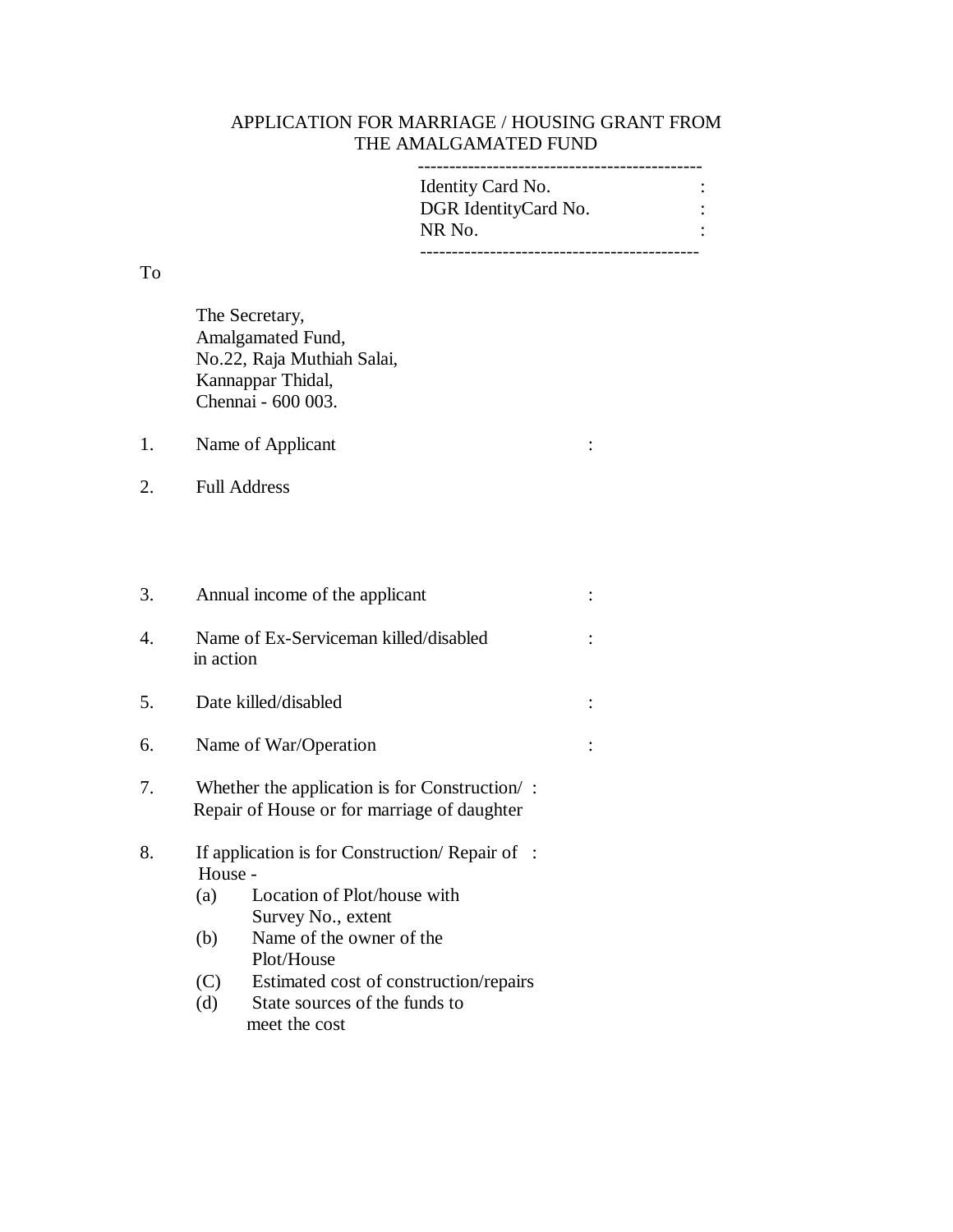- 9. If application is for Marriage of : Daughter
	- (a) Name of Daughter
	- (b) Age/Date of Birth of Daughter
	- (c) Proposed Date of Marriage
	- (d) Place of Marriage
- 10. Whether received/applied for grant from : any other source. If so details.

Enclosures -

1. 2. 3. 4.

I solemnly affirm that the above details are true to the best of my knowledge and belief.

Place:

SIGNATURE OF THE APPLICANT

Date: